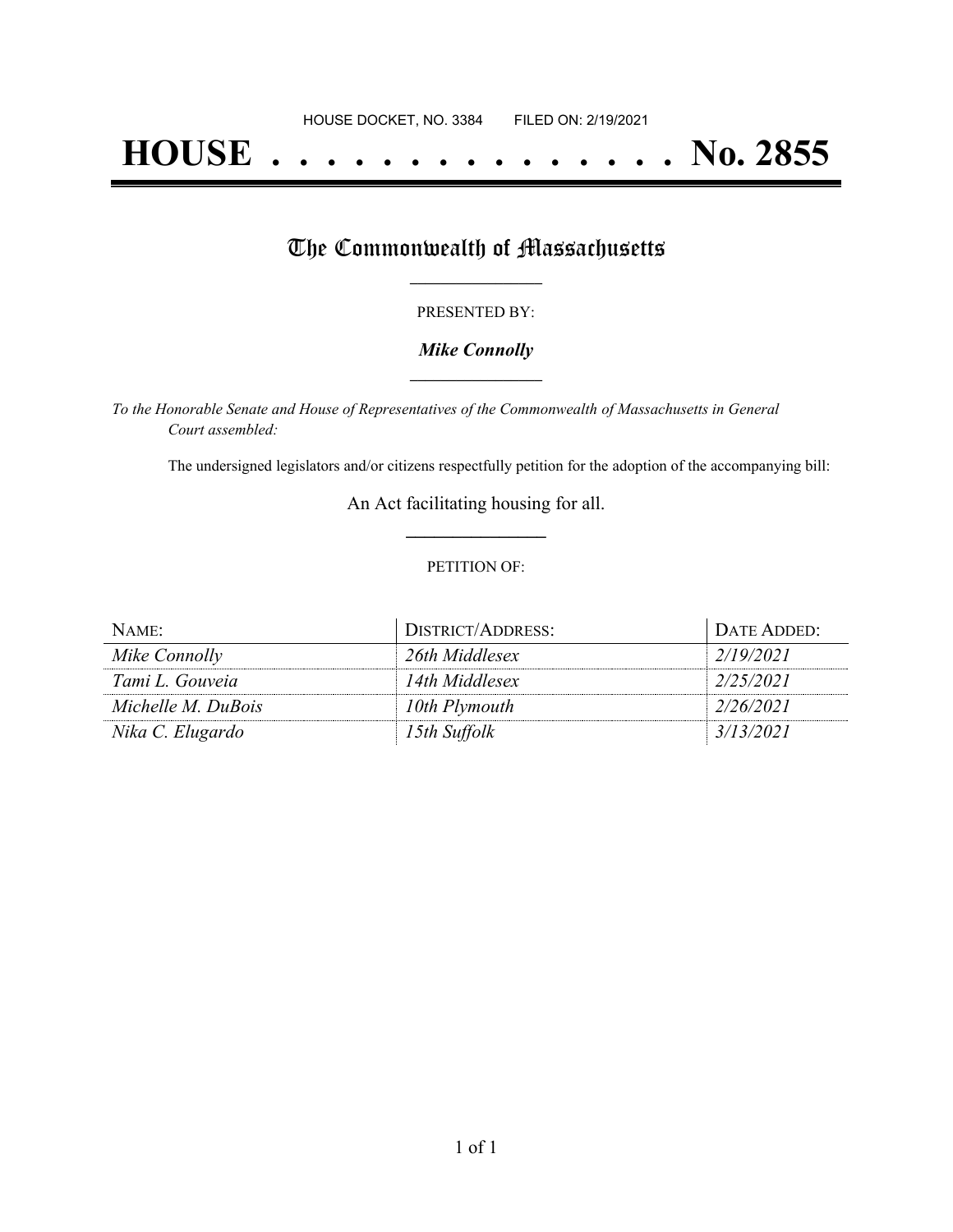## **HOUSE . . . . . . . . . . . . . . . No. 2855**

By Mr. Connolly of Cambridge, a petition (accompanied by bill, House, No. 2855) of Mike Connolly and others for legislation to establish a homelessness prevention and reduction fund to be funded by taxes on gross receipts of business entities. Revenue.

### The Commonwealth of Massachusetts

**In the One Hundred and Ninety-Second General Court (2021-2022) \_\_\_\_\_\_\_\_\_\_\_\_\_\_\_**

**\_\_\_\_\_\_\_\_\_\_\_\_\_\_\_**

An Act facilitating housing for all.

Be it enacted by the Senate and House of Representatives in General Court assembled, and by the authority *of the same, as follows:*

1 SECTION 1. Chapter 10 of the General Laws is hereby amended by inserting after 2 section 35DDD the following section:-

 Section 35FFF. (a) There shall be established and set up on the books of the commonwealth a separate fund to be known as the Homelessness Prevention and Housing For All Fund, hereafter referred to as the Fund. The Fund shall consist of all revenues, including all taxes, penalties, interest and fees received by the commonwealth pursuant to chapter 63D. The state treasurer shall be the custodian of the Fund and shall credit interest and earnings on the Fund to the Fund. All amounts credited to the Fund shall be maintained separate and apart from all other funds and shall be subject to appropriation. Any balance remaining in the Fund at the close of any fiscal year shall be carried forward and accumulated in the Fund to be used in future fiscal years for the purposes described in subsection (b).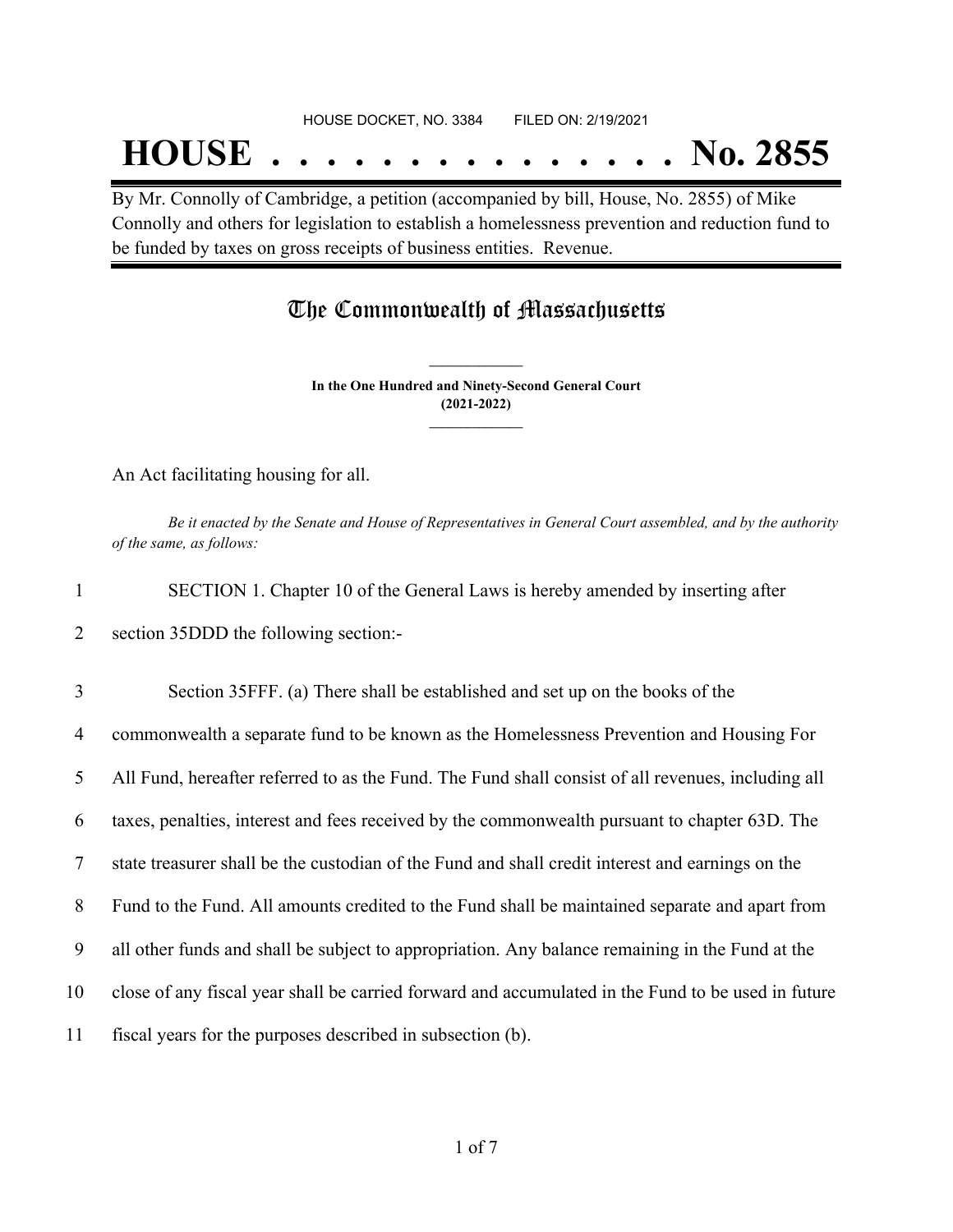(b) Monies in the Fund shall be appropriated on an annual or supplemental basis and used exclusively for the following purposes:

| 14 | (i) The administration or oversight of the homelessness prevention and housing for all                |
|----|-------------------------------------------------------------------------------------------------------|
| 15 | gross receipts tax, hereafter referred to as the "gross receipts tax", established under chapter 63D; |
| 16 | the administration and oversight of this Fund; and the administration of the annual reports           |
| 17 | required in subsection (c); provided, however, that no more than 3 per cent of total annual           |
| 18 | revenue from the gross receipts tax shall be expended for such purposes annually;                     |
| 19 | (ii)Refunds of any overpayments of the gross receipts tax, including any related penalties,           |
| 20 | interests, and fees; and                                                                              |
| 21 | (iii) The prevention and reduction of homelessness and the elimination of barriers to                 |
| 22 | housing, including, but not limited to, programs that:                                                |
| 23 | (A) help adults, families, or youth who are experiencing homelessness, including but not              |
| 24 | limited to people who are experiencing homelessness and have mental health conditions or are          |
| 25 | struggling with substance use, to permanently exit homelessness and secure permanent housing.         |
| 26 | (B) ensure that unhoused persons with barriers to housing, including but not limited to a             |
| 27 | lack of identification and documentation, are able to access housing;                                 |
| 28 | (C) provide rental subsidies for both short- and long-term rentals;                                   |
| 29 | (D) support the construction, acquisition, rehabilitation, lease, preservation, and operation         |
| 30 | of emergency, short-term and permanent housing units;                                                 |
| 31 | (E) provide onsite supportive services for formerly houseless adults, families, and youth;            |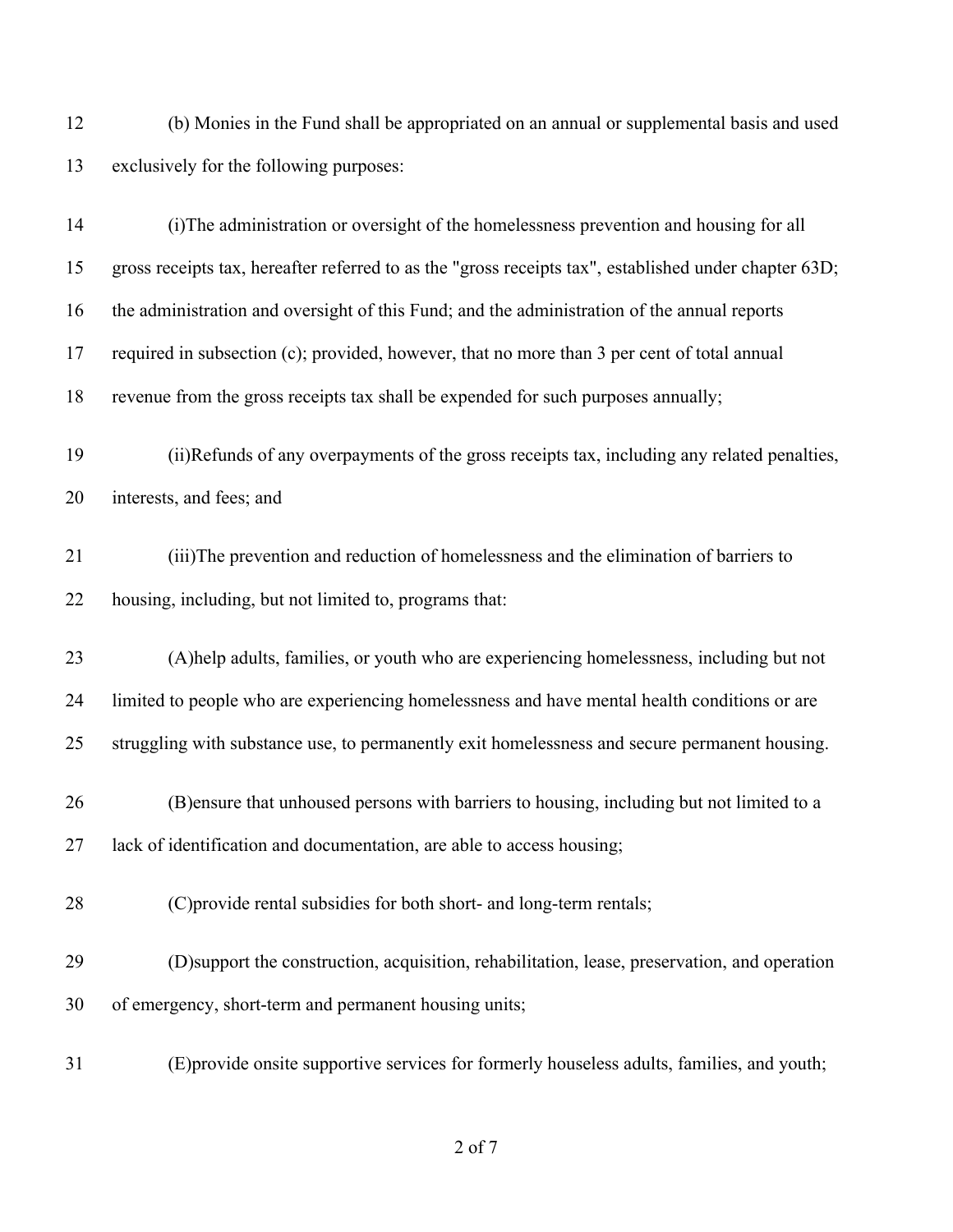(F)protect extremely low and very low-income households, especially households with seniors, veterans or persons with disabilities;

 (G)provide financial, utility or rental assistance, including but not limited to assistance to address or cancel debts accrued during the COVID-19 state of emergency, as well as short-term case management, conflict mediation, legal representation in eviction cases and cases in housing court, connections to public benefit agencies, housing search assistance, and other support services and programs relevant to ensuring guaranteed housing for all.

 (H)provide mental and behavioral health services for unhoused individuals, including the acquisition or leasing of facilities to provide such services;

 (I)support public investments in community land trusts, publicly-owned housing, social housing, deed-restricted affordable housing, limited equity cooperative housing, partnerships that increase the availability of affordable housing, municipal affordable housing trust funds, and programs that support the decommodification of housing, including but not limited to, the servicing of debt incurred by capital expenditures related to the acquisition, development, preservation, and rehabilitation of these types of housing.

 (c) Not later than February 15, 2023 and every year thereafter, the commissioner of revenue shall report the amount remaining in the Fund from the previous fiscal year, an update of revenues for the current fiscal year and the estimates of revenues to be credited to the Fund in the subsequent fiscal year. The commissioner of revenue shall file this report with the secretary of administration and finance, the secretary of housing and economic development, the chair of the house committee on ways and means, the chair of the senate committee on ways and means, the chairs of the joint committee on housing and the chairs of the joint committee on revenue.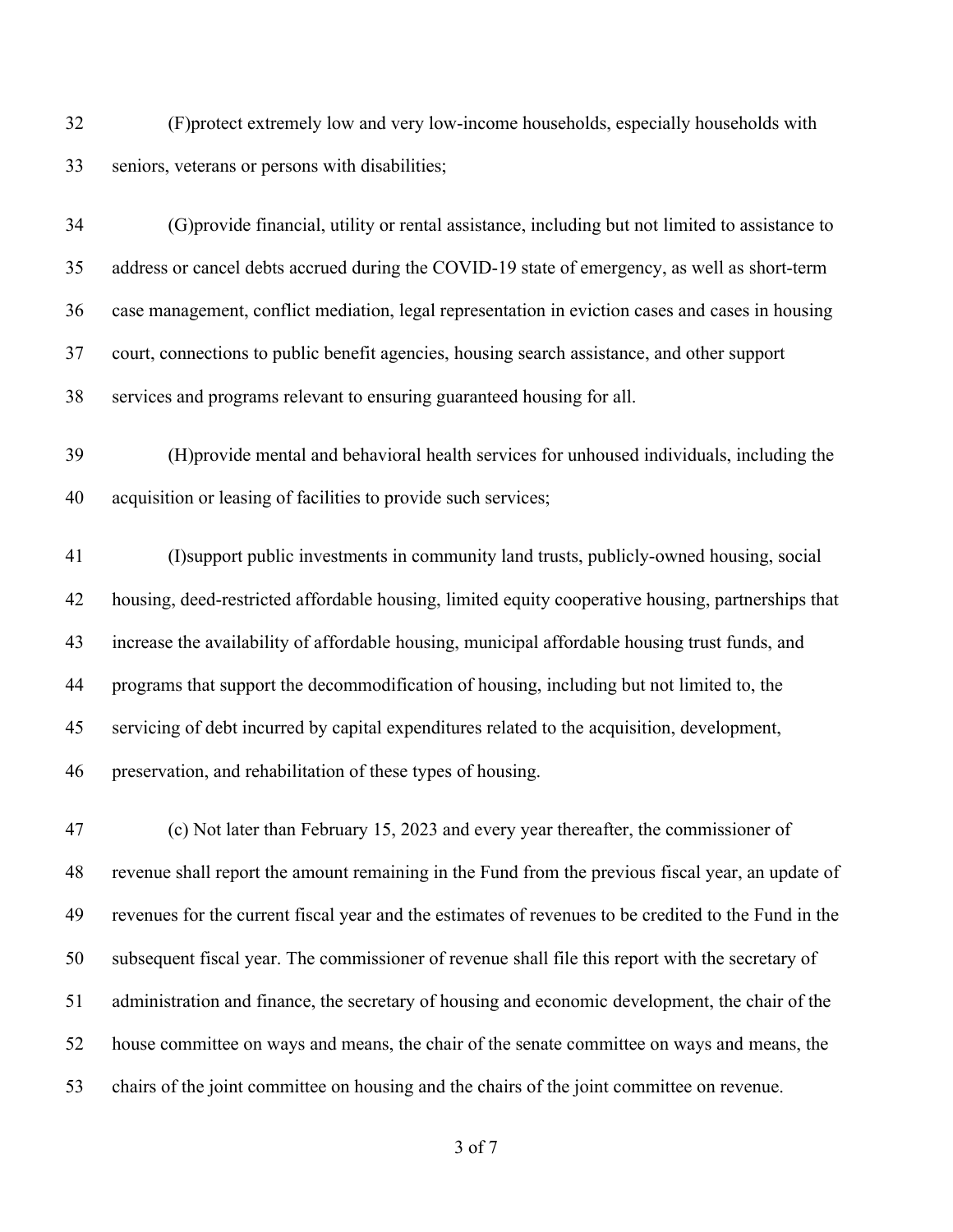Beginning in fiscal year 2024 and each fiscal year thereafter, the state auditor shall issue a report on appropriations made from the Fund in the prior fiscal year. The auditor shall include in the report, at a minimum, the percentage of total appropriations intended for housing and housing support services drawn from the Fund as compared to appropriations for such purposes not drawn from the fund. The report shall compare the latter to appropriations made for such purposes in fiscal year 2022, which shall serve as the "base year''. If non-Fund appropriations for such purposes in the fiscal year for which the report is generated are significantly lower than the base year, after taking into account inflation, the state auditor shall note the discrepancy.

 The state auditor may audit any organization or agency receiving appropriations from the Fund to ensure that the appropriations were used for their intended purpose. The state auditor shall submit all audit reports regarding the Fund to the secretary of administration and finance, the secretary of housing and economic development, the secretary of transportation, the chair of the house committee on ways and means, the chair of the senate committee on ways and means, the chairs of the joint committee on housing, and the chairs of the joint committee on revenue.

 SECTION 2. The General Laws are hereby amended by adding the following chapter:- CHAPTER 63D.

## HOMELESSNESS PREVENTION AND HOUSING FOR ALL GROSS RECEIPTS TAX

 Section 1. For the purposes of this chapter, the following terms shall, unless the context clearly requires otherwise, have the following meanings: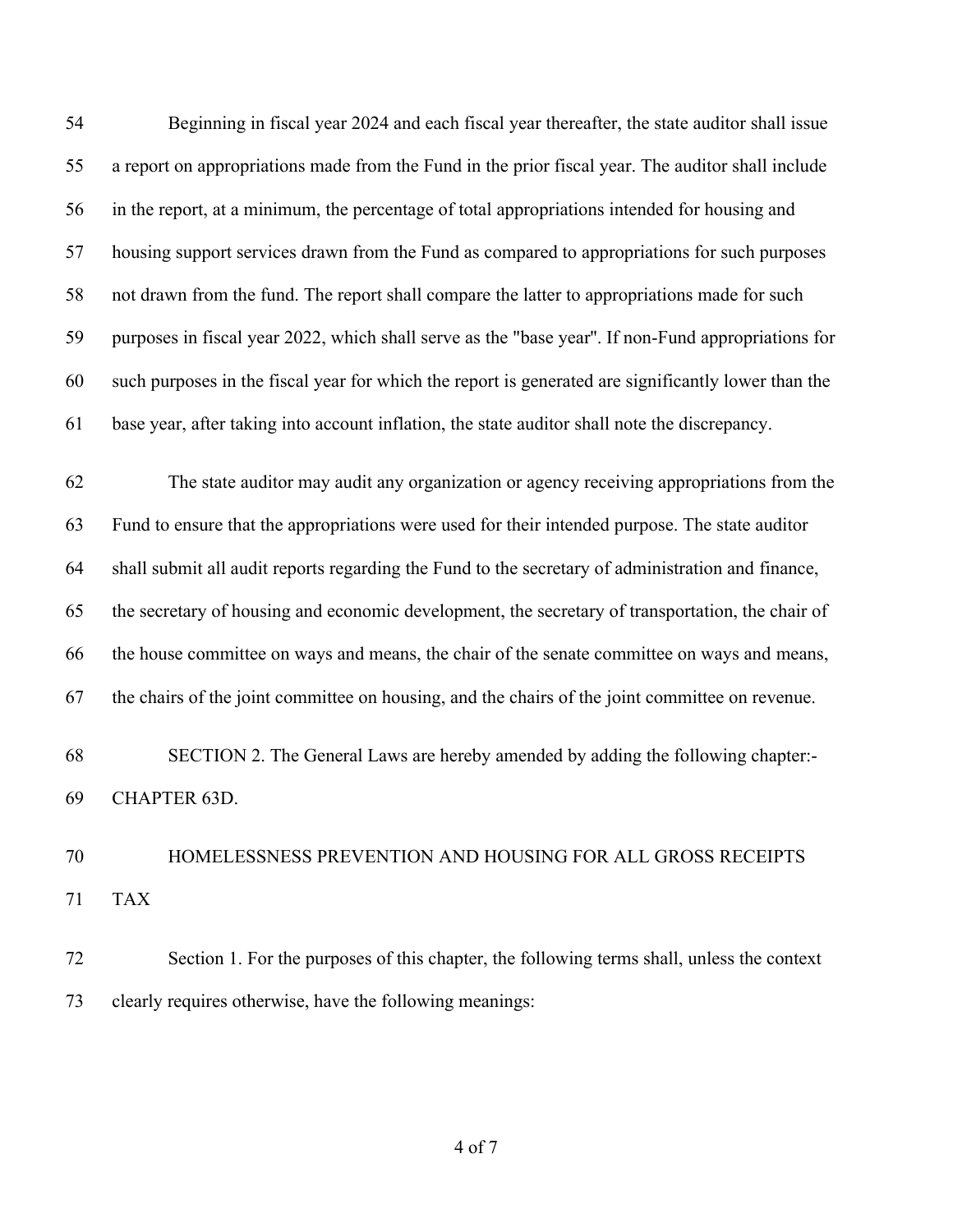| 74 | "Business entity", any corporation, partnership, limited liability company, limited                    |
|----|--------------------------------------------------------------------------------------------------------|
| 75 | liability partnership or other such pass-through entity, or any individual, association or trust       |
| 76 | engaged in business in the commonwealth and subject to tax under chapters 62 or 63.                    |
| 77 | "Commissioner", the commissioner of revenue.                                                           |
| 78 | "Engaged in business in the commonwealth" shall have the same meaning as found in                      |
| 79 | section 1 of chapter 63; provided, however, that it shall be construed to include individuals          |
| 80 | conducting such business activities as described in said section 1 of said chapter 63 but who are      |
| 81 | taxed under chapter 62.                                                                                |
| 82 | "Gross receipts", shall: (i) include the total amounts received or accrued by a business               |
| 83 | entity from whatever source derived, including, but not limited to, amounts derived from sales,        |
| 84 | services, dealings in property, interest, rent, royalties, dividends, licensing fees, other fees,      |
| 85 | commissions and distributed amounts from other business entities. Except as otherwise                  |
| 86 | specifically provided in this chapter, gross receipts includes but is not limited to all amounts that  |
| 87 | constitute gross income for federal income tax purposes. Except as otherwise specifically              |
| 88 | provided in this chapter, gross receipts includes all receipts, cash, credits and property of any      |
| 89 | kind or nature and including any amount for which credit is allowed by the seller to the               |
| 90 | purchaser, without any deduction therefrom on account of the cost of the property sold, the cost       |
| 91 | of materials used, labor or service costs, interest paid or payable, losses or any other expense       |
| 92 | whatsoever, except that cash discounts allowed or taken on sales shall not be included as gross        |
| 93 | receipts; (ii) with respect to any lease or rental, include payment for any services that are part of  |
| 94 | the lease or rental, whether received in money or otherwise, that are paid to, on behalf of, or for    |
| 95 | the benefit of, the lessor, and all receipts, cash, credits, property of any kind or character and the |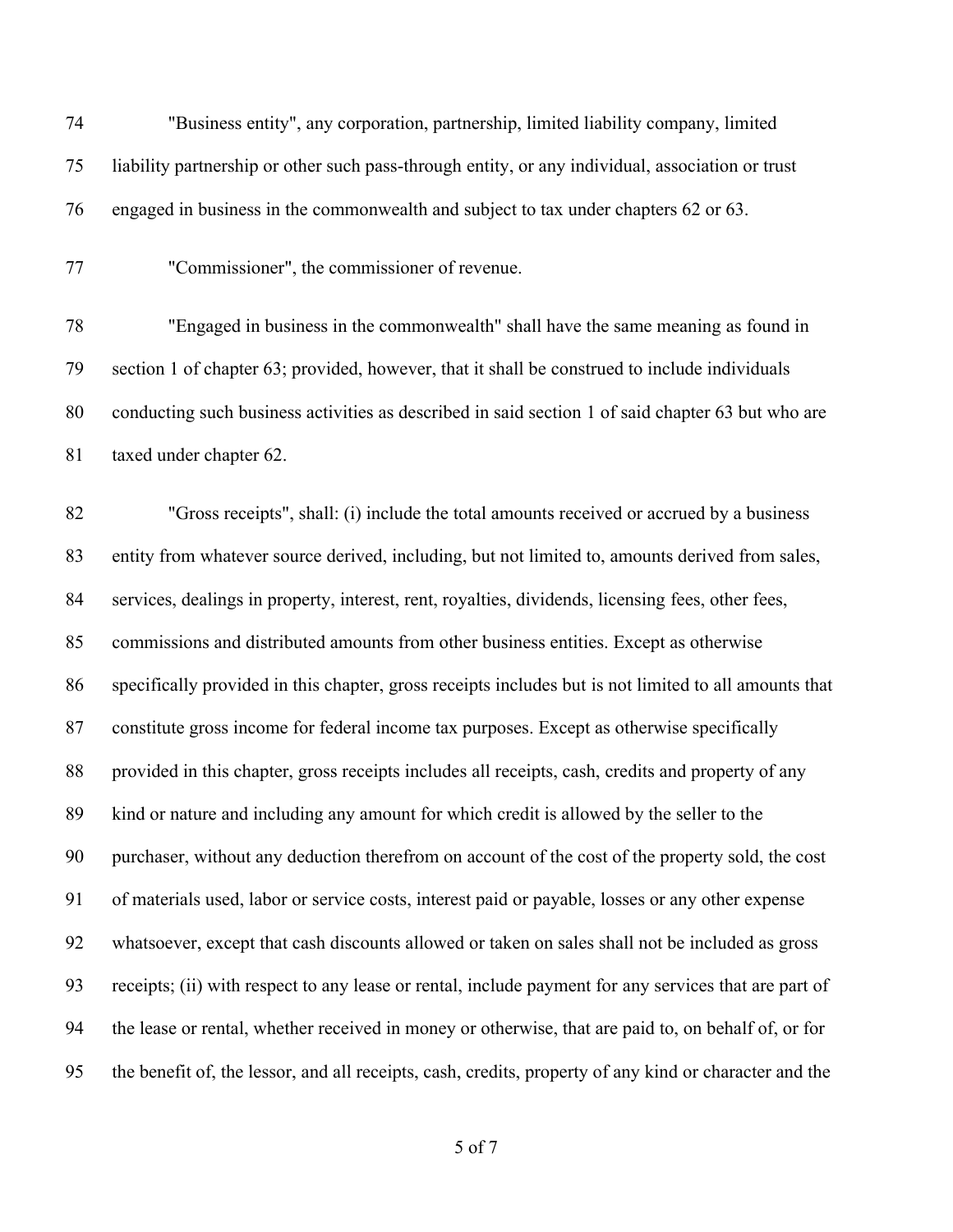fair market value of services so paid or rendered by the lessee; (iii) not include the amount of any federal, state, or local tax imposed on or with respect to retail sales whether imposed upon the retailer or upon the purchaser and regardless of whether the amount of tax is stated as a separate charge, or such part of the sales price of any property previously sold and returned by the purchaser to the seller which is refunded by the seller by way of cash or credit allowances given or taken as part payment on any property so accepted for resale. Gross receipts shall also not include any federal, state or local tax imposed upon a business entity for which that business entity is reimbursed by means of a separately stated charge to a purchaser, lessee, licensee or customer. Gross receipts shall not include any amount of third-party taxes that a taxpayer collects from or on behalf of the taxpayer's customers and remits to the appropriate governmental entity imposing such tax. Gross receipts shall not include any tax refunds received by a business entity from a governmental entity. Gross receipts shall include any federal, state or local tax not specifically excluded; (iv) not include any amount received from or charged to any business entity that is a related entity to the taxpayer. Nor shall gross receipts include any grants received from governmental entities or any gifts. Any gross receipts of a pass-through entity which is subject to the gross receipts tax shall not also constitute gross receipts of any owner of that entity.

 Section 2. Except as otherwise provided in this chapter, their shall be an annual 0.25 per cent tax on gross receipts of each business entity engaged in business in the commonwealth; provided, however, that there shall be an exemption on the first \$50,000,000 of gross receipts received by each such business entity. This tax shall be known as the homelessness prevention and housing for all gross receipts tax and shall be referred to in this chapter as the "gross receipts tax".